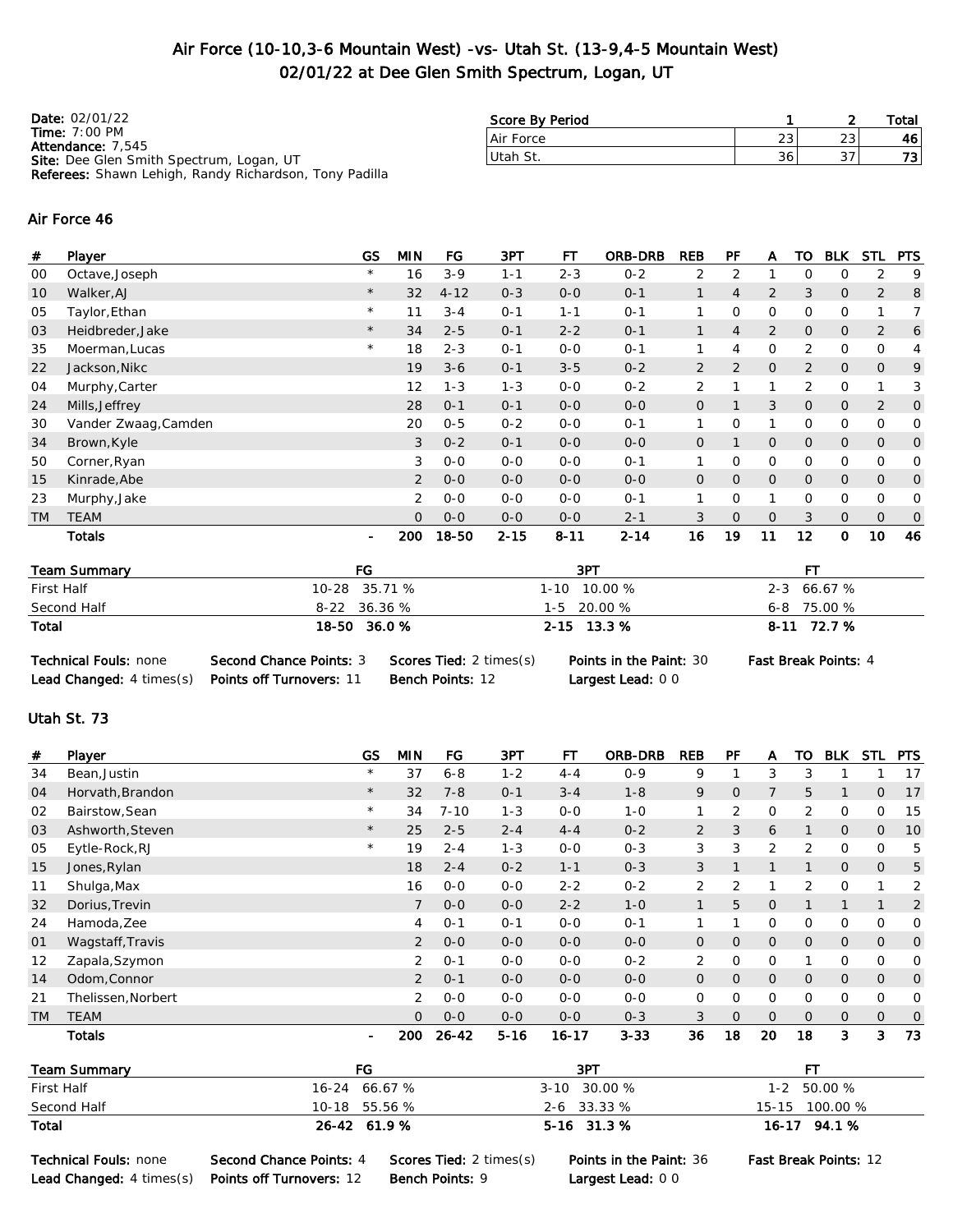# 1st Half Play By Play

| <b>VISITORS: Air Force</b>                           | Time                       |          |                | Score Margin HOME TEAM: Utah St.                    |
|------------------------------------------------------|----------------------------|----------|----------------|-----------------------------------------------------|
|                                                      | 19:31                      | $0 - 2$  |                | H 2 GOOD DUNK by HORVATH, BRANDON (in the paint)    |
|                                                      | $\overline{\phantom{a}}$ . |          |                | ASSIST by ASHWORTH, STEVEN                          |
|                                                      | 19:13                      |          |                | FOUL by EYTLE-ROCK, RJ                              |
| GOOD LAYUP by TAYLOR, ETHAN (in the paint)           | 18:57                      | $2 - 2$  |                |                                                     |
| ASSIST by OCTAVE, JOSEPH                             | $\perp$ $\perp$            |          |                |                                                     |
|                                                      | 18:45                      |          |                | MISS 3PTR by EYTLE-ROCK, RJ                         |
| REBOUND DEF by OCTAVE, JOSEPH                        | $\equiv$ $\equiv$          |          |                |                                                     |
| MISS 3PTR by WALKER, AJ                              | 18:39                      |          |                |                                                     |
|                                                      | $\sim$ $\sim$              |          |                | REBOUND DEF by HORVATH, BRANDON                     |
|                                                      | 18:32                      |          |                | TURNOVER by HORVATH, BRANDON                        |
| STEAL by WALKER, AJ                                  | 18:32                      |          |                |                                                     |
| GOOD JUMPER by WALKER, AJ (fastbreak) (in the paint) | 18:28                      | $4 - 2$  | V <sub>2</sub> |                                                     |
|                                                      | 18:17                      | $4 - 5$  | H 1            | GOOD 3PTR by ASHWORTH, STEVEN                       |
|                                                      | $\overline{\phantom{a}}$ . |          |                | ASSIST by EYTLE-ROCK, RJ                            |
| GOOD 3PTR by OCTAVE, JOSEPH                          | 17:46                      | $7 - 5$  | V <sub>2</sub> |                                                     |
|                                                      | 17:23                      |          |                | MISS JUMPER by ASHWORTH, STEVEN (in the paint)      |
| REBOUND DEF by MOERMAN, LUCAS                        | $\sim$ $-$                 |          |                |                                                     |
| MISS LAYUP by OCTAVE, JOSEPH (in the paint)          | 17:10                      |          |                |                                                     |
|                                                      | $\sim$ $\sim$              |          |                | REBOUND DEF by BEAN, JUSTIN                         |
| FOUL by HEIDBREDER, JAKE                             | 17:05                      |          |                |                                                     |
|                                                      | 17:00                      |          |                | MISS 3PTR by HORVATH, BRANDON                       |
| REBOUND DEF by TAYLOR, ETHAN                         | $\sim$ $-$                 |          |                |                                                     |
| MISS 3PTR by TAYLOR, ETHAN                           | 16:44                      |          |                |                                                     |
|                                                      | $- -$                      |          |                | REBOUND DEF by HORVATH, BRANDON                     |
|                                                      |                            |          |                | GOOD JUMPER by HORVATH, BRANDON (fastbreak) (in the |
|                                                      | 16:35                      | $7 - 7$  |                | paint)                                              |
| MISS 3PTR by MOERMAN, LUCAS                          | 16:16                      |          |                |                                                     |
|                                                      | $\sim$ $-$                 |          |                | REBOUND DEF by ASHWORTH, STEVEN                     |
|                                                      | 16:04                      |          |                | TURNOVER by EYTLE-ROCK, RJ                          |
| STEAL by OCTAVE, JOSEPH                              | 16:04                      |          |                |                                                     |
|                                                      | 16:04                      |          |                | SUB OUT by EYTLE-ROCK, RJ                           |
|                                                      | 16:04                      |          |                | SUB IN by SHULGA, MAX                               |
| MISS JUMPER by OCTAVE, JOSEPH                        | 15:40                      |          |                |                                                     |
|                                                      | $\sim$ $-$                 |          |                | REBOUND DEF by TEAM                                 |
| TIMEOUT MEDIA by TEAM                                | 15:39                      |          |                |                                                     |
| SUB OUT by OCTAVE, JOSEPH                            | 15:39                      |          |                |                                                     |
| SUB OUT by MOERMAN, LUCAS                            | 15:39                      |          |                |                                                     |
| SUB IN by JACKSON, NIKC                              | 15:39                      |          |                |                                                     |
| SUB IN by VANDER ZWAAG, CAMDEN                       | 15:39                      |          |                |                                                     |
|                                                      | 15:28                      | 7-9      | H <sub>2</sub> | GOOD LAYUP by BEAN, JUSTIN(in the paint)            |
|                                                      |                            |          |                | ASSIST by HORVATH, BRANDON                          |
| MISS LAYUP by WALKER, AJ (in the paint)              | 15:00                      |          |                |                                                     |
|                                                      |                            |          |                | REBOUND DEF by BEAN, JUSTIN                         |
|                                                      | $14:39$ 7-11               |          | H 4            | GOOD LAYUP by BAIRSTOW, SEAN (in the paint)         |
|                                                      |                            |          |                | ASSIST by HORVATH, BRANDON                          |
| MISS 3PTR by HEIDBREDER, JAKE                        | 14:27                      |          |                |                                                     |
|                                                      | $\overline{\phantom{a}}$ . |          |                | REBOUND DEF by BEAN, JUSTIN                         |
|                                                      |                            |          |                | GOOD JUMPER by BAIRSTOW, SEAN (fastbreak) (in the   |
|                                                      | 14:20                      | 7-13     | H 6            | paint)                                              |
|                                                      | $\overline{\phantom{a}}$ . |          |                | ASSIST by ASHWORTH, STEVEN                          |
| MISS 3PTR by VANDER ZWAAG, CAMDEN                    | 13:58                      |          |                |                                                     |
|                                                      | $\overline{\phantom{a}}$ . |          |                | REBOUND DEF by HORVATH, BRANDON                     |
|                                                      | 13:47                      | 7-15     | H 8            | GOOD JUMPER by HORVATH, BRANDON                     |
|                                                      | --                         |          |                | ASSIST by ASHWORTH, STEVEN                          |
| GOOD JUMPER by WALKER, AJ (in the paint)             | 13:15                      | $9 - 15$ | H 6            |                                                     |
|                                                      | 12:58                      |          |                | SUB OUT by ASHWORTH, STEVEN                         |
|                                                      | 12:58                      |          |                | SUB OUT by HORVATH, BRANDON                         |
|                                                      | 12:58                      |          |                | SUB IN by JONES, RYLAN                              |
|                                                      | 12:58                      |          |                | SUB IN by DORIUS, TREVIN                            |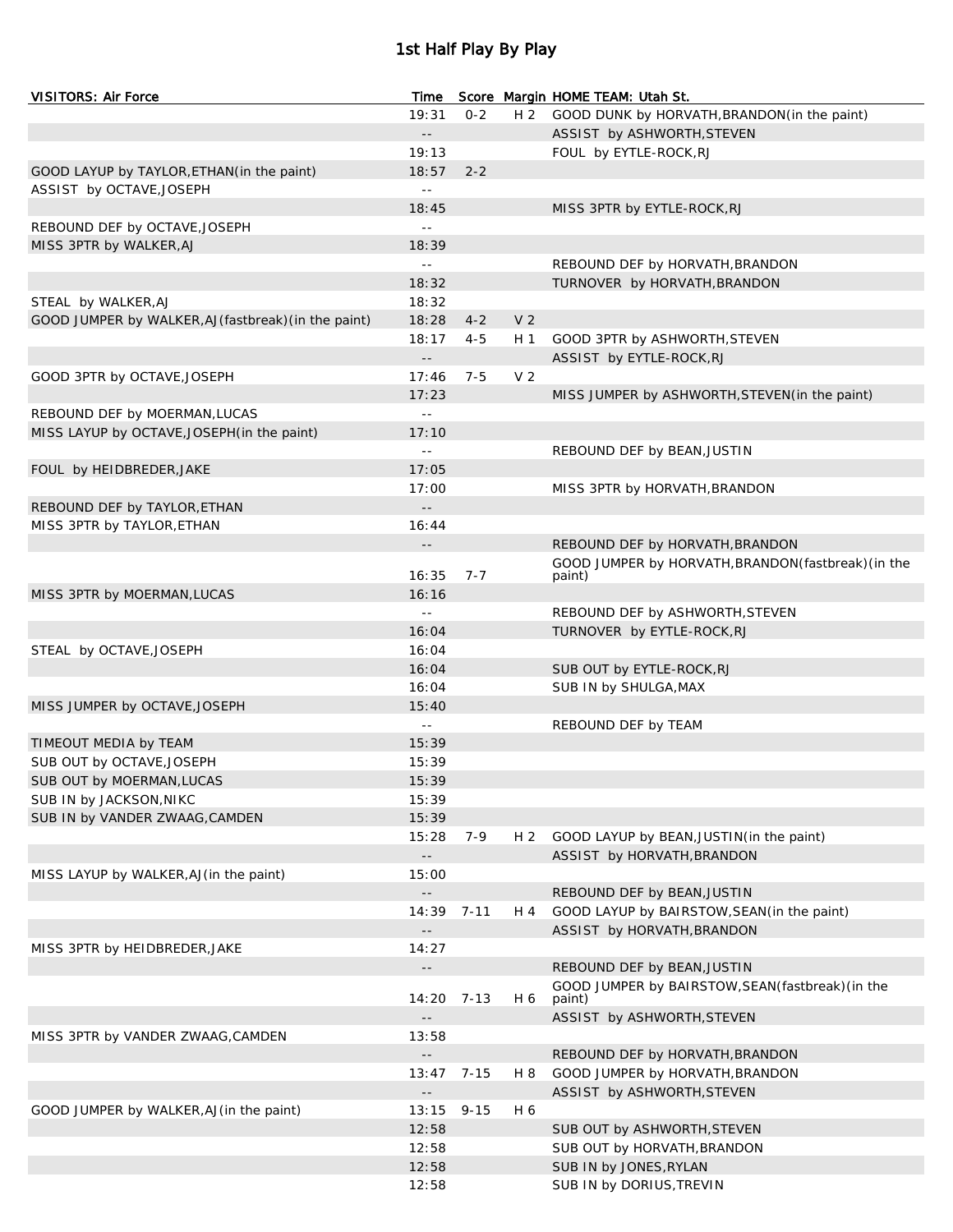| SUB OUT by VANDER ZWAAG, CAMDEN              | 12:58                      |                |       |                                                  |
|----------------------------------------------|----------------------------|----------------|-------|--------------------------------------------------|
| SUB IN by MURPHY, CARTER                     | 12:58                      |                |       |                                                  |
|                                              | 12:43                      |                |       | MISS 3PTR by BAIRSTOW, SEAN                      |
| REBOUND DEF by MURPHY, CARTER                | $\perp$ $\perp$            |                |       |                                                  |
| GOOD LAYUP by TAYLOR, ETHAN (in the paint)   |                            | 12:23 11-15    | H 4   |                                                  |
| ASSIST by HEIDBREDER, JAKE                   | $\perp$ $\perp$            |                |       |                                                  |
|                                              | 12:00                      |                |       | TURNOVER by SHULGA, MAX                          |
| TIMEOUT MEDIA by TEAM                        | 12:00                      |                |       |                                                  |
| MISS LAYUP by WALKER, AJ (in the paint)      | 11:47                      |                |       |                                                  |
|                                              | $\sim$ $\sim$              |                |       | REBOUND DEF by SHULGA, MAX                       |
|                                              | 11:41                      |                |       | MISS 3PTR by BAIRSTOW, SEAN                      |
| REBOUND DEF by HEIDBREDER, JAKE              | $\sim$ $-$                 |                |       |                                                  |
|                                              | 11:39                      |                |       | FOUL by DORIUS, TREVIN                           |
|                                              | 11:30                      |                |       | FOUL by SHULGA, MAX                              |
| MISS 3PTR by MURPHY, CARTER                  | 11:29                      |                |       |                                                  |
|                                              | $\sim$ $-$                 |                |       | REBOUND DEF by JONES, RYLAN                      |
| FOUL by JACKSON, NIKC                        | 11:00                      |                |       |                                                  |
|                                              |                            | 10:53 11-17    | H 6   | GOOD JUMPER by BEAN, JUSTIN                      |
| GOOD LAYUP by WALKER, AJ (in the paint)      |                            | 10:24 13-17    | H 4   |                                                  |
| ASSIST by MURPHY, CARTER                     | $\perp$ $\perp$            |                |       |                                                  |
|                                              |                            | 10:11 13-19    |       | H 6 GOOD JUMPER by BAIRSTOW, SEAN (in the paint) |
|                                              | $\sim$ $\sim$              |                |       | ASSIST by JONES, RYLAN                           |
|                                              | 09:56                      |                |       | SUB OUT by BAIRSTOW, SEAN                        |
|                                              | 09:56                      |                |       | SUB OUT by SHULGA, MAX                           |
|                                              | 09:56                      |                |       | SUB OUT by JONES, RYLAN                          |
|                                              | 09:56                      |                |       | SUB OUT by BEAN, JUSTIN                          |
|                                              | 09:56                      |                |       | SUB IN by ASHWORTH, STEVEN                       |
|                                              | 09:56                      |                |       | SUB IN by HORVATH, BRANDON                       |
|                                              | 09:56                      |                |       | SUB IN by EYTLE-ROCK, RJ                         |
|                                              | 09:56                      |                |       | SUB IN by HAMODA, ZEE                            |
| SUB OUT by MURPHY, CARTER                    | 09:56                      |                |       |                                                  |
| SUB IN by MILLS, JEFFREY                     | 09:56                      |                |       |                                                  |
| MISS 3PTR by MILLS, JEFFREY                  | 09:43<br>$\sim$ $\sim$     |                |       |                                                  |
|                                              | 09:34                      |                |       | REBOUND DEF by HAMODA, ZEE                       |
| REBOUND DEF by JACKSON, NIKC                 | $\sim$ $\sim$              |                |       | MISS 3PTR by ASHWORTH, STEVEN                    |
|                                              | 09:26                      |                |       | FOUL by ASHWORTH, STEVEN                         |
| GOOD JUMPER by TAYLOR, ETHAN                 |                            | 09:21 15-19 H4 |       |                                                  |
|                                              | 09:21                      |                |       | FOUL by HAMODA, ZEE                              |
| SUB OUT by JACKSON, NIKC                     | 09:21                      |                |       |                                                  |
| SUB IN by MOERMAN, LUCAS                     | 09:21                      |                |       |                                                  |
| GOOD FT by TAYLOR, ETHAN                     |                            | 09:21 16-19    | $H_3$ |                                                  |
| FOUL by MOERMAN, LUCAS                       | 09:07                      |                |       |                                                  |
|                                              | 09:04                      |                |       | TURNOVER by HORVATH, BRANDON                     |
| STEAL by TAYLOR, ETHAN                       | 09:04                      |                |       |                                                  |
|                                              | 08:51                      |                |       | SUB OUT by DORIUS, TREVIN                        |
|                                              | 08:51                      |                |       | SUB IN by BEAN, JUSTIN                           |
| SUB OUT by TAYLOR, ETHAN                     | 08:51                      |                |       |                                                  |
| SUB IN by OCTAVE, JOSEPH                     | 08:51                      |                |       |                                                  |
| MISS 3PTR by WALKER, AJ                      | 08:34                      |                |       |                                                  |
|                                              | $\sim$ $-$                 |                |       | REBOUND DEF by EYTLE-ROCK, RJ                    |
|                                              |                            | 08:15 16-21    | H 5   | GOOD JUMPER by BEAN, JUSTIN                      |
|                                              | $\overline{\phantom{a}}$ . |                |       | ASSIST by EYTLE-ROCK, RJ                         |
| GOOD JUMPER by OCTAVE, JOSEPH (in the paint) |                            | 07:57 18-21    | H 3   |                                                  |
| ASSIST by WALKER, AJ                         | $\Box$                     |                |       |                                                  |
|                                              |                            | 07:45 18-24    | H 6   | GOOD 3PTR by BEAN, JUSTIN                        |
|                                              | $\overline{\phantom{a}}$ . |                |       | ASSIST by HORVATH, BRANDON                       |
| FOUL by WALKER, AJ                           | 07:29                      |                |       |                                                  |
| TURNOVER by WALKER, AJ                       | 07:29                      |                |       |                                                  |
| TIMEOUT MEDIA by TEAM                        | 07:29                      |                |       |                                                  |
|                                              | 07:29                      |                |       | SUB OUT by HAMODA, ZEE                           |
|                                              | 07:29                      |                |       | SUB IN by BAIRSTOW, SEAN                         |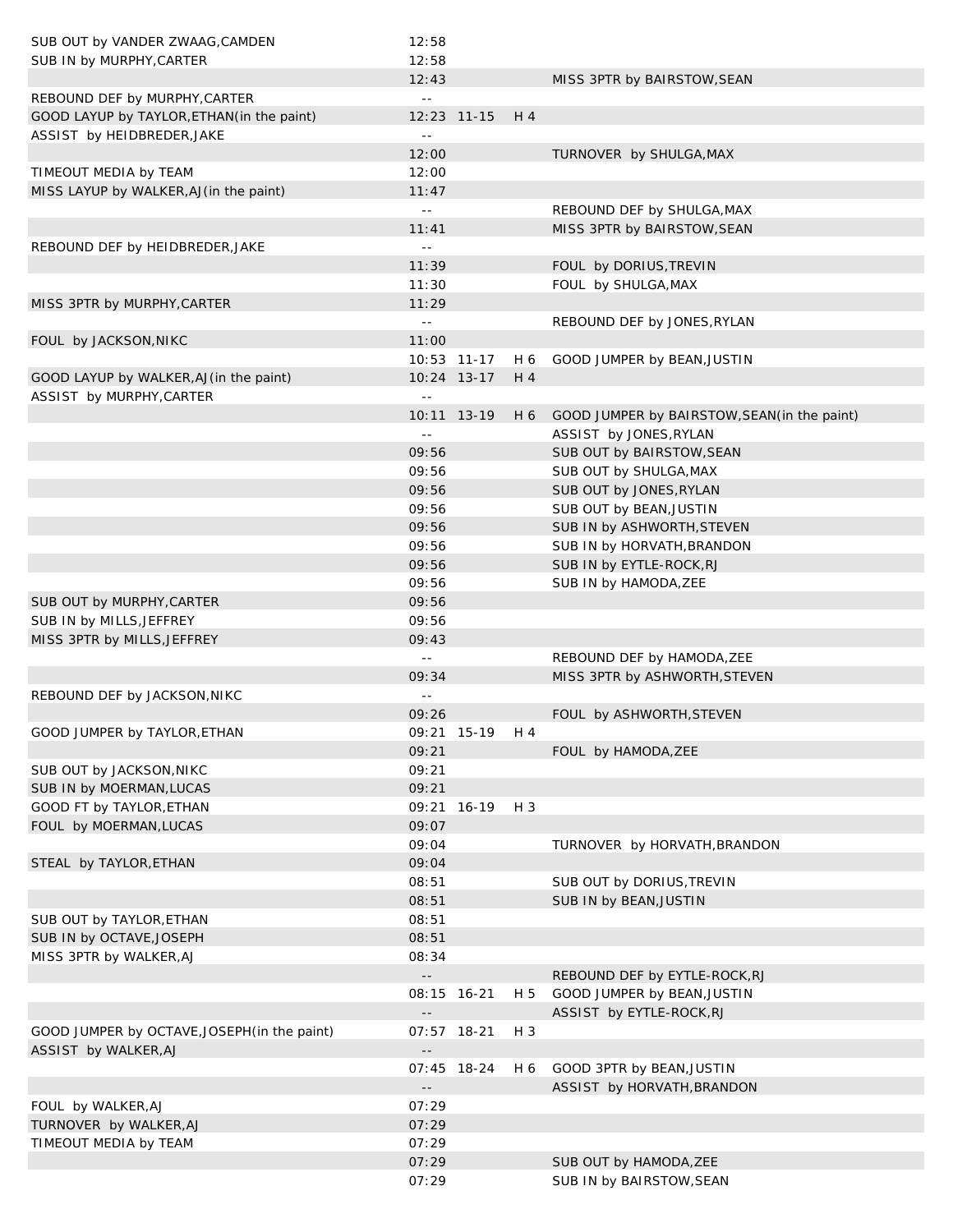|                                               | 07:17                      |                  |     | TURNOVER by ASHWORTH, STEVEN                                             |
|-----------------------------------------------|----------------------------|------------------|-----|--------------------------------------------------------------------------|
| STEAL by OCTAVE, JOSEPH                       | 07:17                      |                  |     |                                                                          |
| MISS LAYUP by OCTAVE, JOSEPH (in the paint)   | 07:05                      |                  |     |                                                                          |
|                                               | $\sim$ $\sim$              |                  |     | REBOUND DEF by HORVATH, BRANDON                                          |
|                                               |                            | 06:48 18-26      | H 8 | GOOD LAYUP by HORVATH, BRANDON (in the paint)                            |
|                                               |                            |                  |     |                                                                          |
| FOUL by MOERMAN, LUCAS                        | 06:31                      |                  |     |                                                                          |
| TURNOVER by MOERMAN, LUCAS                    | 06:31                      |                  |     |                                                                          |
| SUB OUT by OCTAVE, JOSEPH                     | 06:31                      |                  |     |                                                                          |
| SUB OUT by MOERMAN, LUCAS                     | 06:31                      |                  |     |                                                                          |
| SUB IN by MURPHY, CARTER                      | 06:31                      |                  |     |                                                                          |
| SUB IN by JACKSON, NIKC                       | 06:31                      |                  |     |                                                                          |
| FOUL by JACKSON, NIKC                         | 06:15                      |                  |     |                                                                          |
|                                               |                            |                  |     |                                                                          |
|                                               |                            | 06:15 18-27      | H 9 | GOOD FT by HORVATH, BRANDON                                              |
|                                               | 06:14                      |                  |     | MISS FT by HORVATH, BRANDON                                              |
| REBOUND DEF by JACKSON, NIKC                  | $\sim$ $-$                 |                  |     |                                                                          |
| MISS LAYUP by WALKER, AJ (in the paint)       | 05:50                      |                  |     |                                                                          |
|                                               | $\sim$ $-$                 |                  |     | REBOUND DEF by BEAN, JUSTIN                                              |
|                                               |                            |                  |     | 05:44 18-29 H 11 GOOD LAYUP by EYTLE-ROCK, RJ (fastbreak) (in the paint) |
|                                               | $ -$                       |                  |     | ASSIST by BEAN, JUSTIN                                                   |
|                                               |                            |                  |     |                                                                          |
| GOOD DUNK by JACKSON, NIKC(in the paint)      |                            | 05:25 20-29      | H 9 |                                                                          |
| ASSIST by MILLS, JEFFREY                      | $\overline{\phantom{a}}$ . |                  |     |                                                                          |
|                                               |                            |                  |     | 05:13 20-32 H 12 GOOD 3PTR by BAIRSTOW, SEAN                             |
|                                               | $\overline{\phantom{a}}$ . |                  |     | ASSIST by HORVATH, BRANDON                                               |
|                                               | 04:53                      |                  |     | FOUL by EYTLE-ROCK, RJ                                                   |
|                                               | 04:53                      |                  |     | SUB OUT by EYTLE-ROCK, RJ                                                |
|                                               | 04:53                      |                  |     | SUB IN by JONES, RYLAN                                                   |
|                                               |                            |                  |     |                                                                          |
| SUB OUT by MURPHY, CARTER                     | 04:53                      |                  |     |                                                                          |
| SUB IN by VANDER ZWAAG, CAMDEN                | 04:53                      |                  |     |                                                                          |
| TURNOVER by JACKSON, NIKC                     | 04:35                      |                  |     |                                                                          |
|                                               | 04:25                      |                  |     | MISS 3PTR by JONES, RYLAN                                                |
| REBOUND DEF by VANDER ZWAAG, CAMDEN           | $\overline{\phantom{a}}$ . |                  |     |                                                                          |
| GOOD LAYUP by HEIDBREDER, JAKE (in the paint) |                            | 04:11 22-32 H 10 |     |                                                                          |
| ASSIST by WALKER, AJ                          | $ -$                       |                  |     |                                                                          |
|                                               |                            |                  |     |                                                                          |
|                                               | 03:51                      |                  |     | MISS 3PTR by BEAN, JUSTIN                                                |
| REBOUND DEF by WALKER, AJ                     |                            |                  |     |                                                                          |
|                                               | 03:36                      |                  |     | FOUL by ASHWORTH, STEVEN                                                 |
| TIMEOUT MEDIA by TEAM                         | 03:36                      |                  |     |                                                                          |
|                                               | 03:36                      |                  |     | SUB OUT by ASHWORTH, STEVEN                                              |
|                                               | 03:36                      |                  |     | SUB IN by SHULGA, MAX                                                    |
| GOOD FT by JACKSON, NIKC                      |                            | 03:36 23-32      | H 9 |                                                                          |
|                                               | 03:36                      |                  |     |                                                                          |
| MISS FT by JACKSON, NIKC                      |                            |                  |     |                                                                          |
|                                               | $\sim$ $\sim$              |                  |     | REBOUND DEF by JONES, RYLAN                                              |
|                                               | 03:22                      |                  |     | TURNOVER by BAIRSTOW, SEAN                                               |
| FOUL by WALKER, AJ                            | 03:16                      |                  |     |                                                                          |
| TURNOVER by WALKER, AJ                        | 03:16                      |                  |     |                                                                          |
|                                               |                            | 02:59 23-34 H 11 |     | GOOD LAYUP by HORVATH, BRANDON (in the paint)                            |
|                                               |                            |                  |     | ASSIST by SHULGA, MAX                                                    |
| MISS LAYUP by JACKSON, NIKC(in the paint)     | 02:30                      |                  |     |                                                                          |
|                                               |                            |                  |     |                                                                          |
|                                               | $\sim$ $-$                 |                  |     | REBOUND DEF by BEAN, JUSTIN                                              |
|                                               | 02:14                      |                  |     | TURNOVER by HORVATH, BRANDON                                             |
| MISS JUMPER by WALKER, AJ                     | 01:51                      |                  |     |                                                                          |
|                                               | $\sim$ $\sim$              |                  |     | REBOUND DEF by BEAN, JUSTIN                                              |
|                                               | 01:45                      |                  |     | TURNOVER by JONES, RYLAN                                                 |
| STEAL by HEIDBREDER, JAKE                     | 01:45                      |                  |     |                                                                          |
|                                               |                            |                  |     |                                                                          |
| MISS 3PTR by VANDER ZWAAG, CAMDEN             | 01:17                      |                  |     |                                                                          |
|                                               | $\sim$ $\sim$              |                  |     | REBOUND DEF by JONES, RYLAN                                              |
|                                               | 00:57                      |                  |     | FOUL by BEAN, JUSTIN                                                     |
|                                               | 00:57                      |                  |     | TURNOVER by BEAN, JUSTIN                                                 |
| SUB OUT by WALKER, AJ                         | 00:57                      |                  |     |                                                                          |
| SUB IN by OCTAVE, JOSEPH                      | 00:57                      |                  |     |                                                                          |
| TIMEOUT 30SEC by TEAM                         | 00:57                      |                  |     |                                                                          |
| MISS LAYUP by OCTAVE, JOSEPH (in the paint)   | 00:29                      |                  |     |                                                                          |
|                                               |                            |                  |     |                                                                          |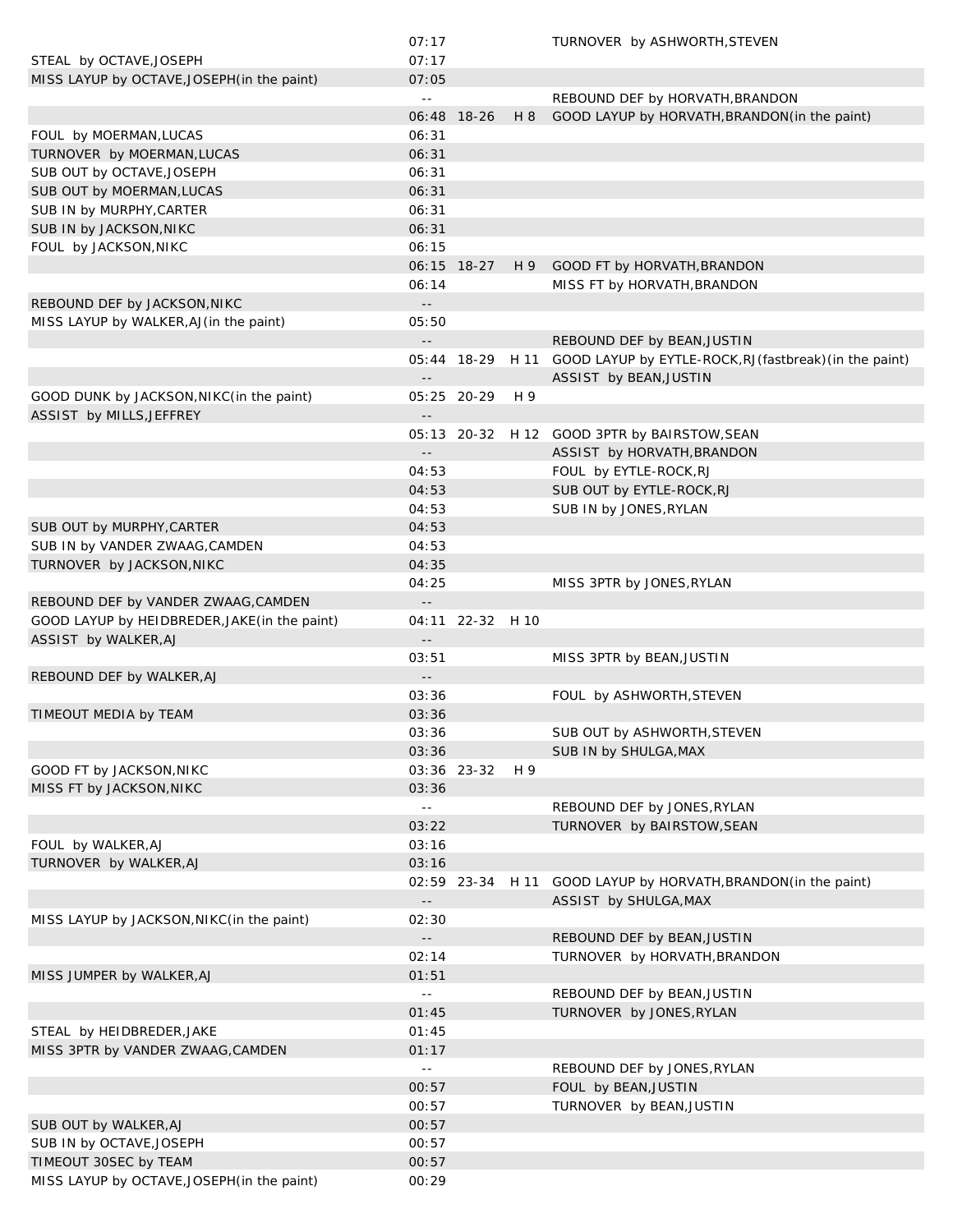# 2nd Half Play By Play

| <b>VISITORS: Air Force</b>                         | Time                                          |                  | Score Margin HOME TEAM: Utah St.                             |
|----------------------------------------------------|-----------------------------------------------|------------------|--------------------------------------------------------------|
|                                                    | 20:00                                         |                  | SUB OUT by SHULGA, MAX                                       |
|                                                    | 20:00                                         |                  | SUB OUT by JONES, RYLAN                                      |
|                                                    | 20:00                                         |                  | SUB IN by ASHWORTH, STEVEN                                   |
|                                                    | 20:00                                         |                  | SUB IN by EYTLE-ROCK, RJ                                     |
| SUB OUT by JACKSON, NIKC                           | 20:00                                         |                  |                                                              |
| SUB OUT by VANDER ZWAAG, CAMDEN                    | 20:00                                         |                  |                                                              |
| SUB IN by WALKER, AJ                               | 20:00                                         |                  |                                                              |
| SUB IN by MOERMAN, LUCAS                           | 20:00                                         |                  |                                                              |
| GOOD JUMPER by OCTAVE, JOSEPH (in the paint)       |                                               | 19:41 25-36 H 11 |                                                              |
|                                                    | 19:41                                         |                  | FOUL by BAIRSTOW, SEAN                                       |
| MISS FT by OCTAVE, JOSEPH                          | 19:41                                         |                  |                                                              |
|                                                    | $\mathbb{L} \mathbb{L}$                       |                  | REBOUND DEF by HORVATH, BRANDON                              |
|                                                    |                                               |                  | 19:26 25-39 H 14 GOOD 3PTR by ASHWORTH, STEVEN               |
|                                                    | $\mathord{\hspace{1pt}\text{--}\hspace{1pt}}$ |                  | ASSIST by HORVATH, BRANDON                                   |
| GOOD LAYUP by WALKER, AJ (in the paint)            |                                               | 18:52 27-39 H 12 |                                                              |
| FOUL by WALKER, AJ                                 | 18:41                                         |                  |                                                              |
|                                                    |                                               |                  | 18:41 27-40 H 13 GOOD FT by ASHWORTH, STEVEN                 |
|                                                    |                                               |                  | 18:41 27-41 H 14 GOOD FT by ASHWORTH, STEVEN                 |
| MISS JUMPER by OCTAVE, JOSEPH (in the paint)       | 18:19                                         |                  |                                                              |
|                                                    | 18:19                                         |                  | BLOCK by BEAN, JUSTIN                                        |
|                                                    | $\omega$ $\omega$                             |                  | REBOUND DEF by BEAN, JUSTIN                                  |
|                                                    |                                               |                  | 17:51 27-43 H 16 GOOD LAYUP by BEAN, JUSTIN (in the paint)   |
|                                                    | $\sim$ $-$                                    |                  | ASSIST by ASHWORTH, STEVEN                                   |
|                                                    | 17:31                                         |                  | FOUL by ASHWORTH, STEVEN                                     |
| GOOD FT by OCTAVE, JOSEPH                          |                                               | 17:31 28-43 H 15 |                                                              |
|                                                    | 17:31                                         |                  | SUB OUT by ASHWORTH, STEVEN                                  |
|                                                    | 17:31                                         |                  | SUB IN by JONES, RYLAN                                       |
| GOOD FT by OCTAVE, JOSEPH                          |                                               | 17:31 29-43 H 14 |                                                              |
| FOUL by HEIDBREDER, JAKE                           | 17:10                                         |                  |                                                              |
|                                                    | 16:56                                         |                  | TURNOVER by BAIRSTOW, SEAN                                   |
| STEAL by HEIDBREDER, JAKE                          | 16:56                                         |                  |                                                              |
| TURNOVER by WALKER, AJ                             | 16:31                                         |                  |                                                              |
|                                                    | 16:31                                         |                  | STEAL by BEAN, JUSTIN                                        |
|                                                    |                                               |                  | 16:26 29-46 H 17 GOOD 3PTR by EYTLE-ROCK, RJ (fastbreak)     |
|                                                    | $\sim$ $-$                                    |                  | ASSIST by BEAN, JUSTIN                                       |
|                                                    | 16:08                                         |                  | SUB OUT by EYTLE-ROCK, RJ                                    |
|                                                    | 16:08                                         |                  | SUB IN by SHULGA, MAX                                        |
| SUB OUT by OCTAVE, JOSEPH                          | 16:08                                         |                  |                                                              |
| SUB OUT by WALKER, AJ                              | 16:08                                         |                  |                                                              |
| SUB IN by MURPHY, CARTER                           | 16:08                                         |                  |                                                              |
| SUB IN by VANDER ZWAAG, CAMDEN                     | 16:08                                         |                  |                                                              |
| FOUL by MOERMAN, LUCAS                             | 16:05                                         |                  |                                                              |
| TURNOVER by MOERMAN, LUCAS                         | 16:05                                         |                  |                                                              |
| TIMEOUT MEDIA by TEAM                              | 15:53                                         |                  |                                                              |
|                                                    |                                               |                  | 15:45 29-48 H 19 GOOD LAYUP by BAIRSTOW, SEAN (in the paint) |
|                                                    | $\overline{\phantom{a}}$ .                    |                  | ASSIST by BEAN, JUSTIN                                       |
| GOOD JUMPER by MOERMAN, LUCAS (in the paint)       |                                               | 15:26 31-48 H 17 |                                                              |
| ASSIST by VANDER ZWAAG, CAMDEN                     |                                               |                  |                                                              |
|                                                    | 15:10                                         |                  | TURNOVER by HORVATH, BRANDON                                 |
| STEAL by MILLS, JEFFREY                            | 15:10                                         |                  |                                                              |
| GOOD LAYUP by HEIDBREDER, JAKE (fastbreak) (in the |                                               |                  |                                                              |
| paint)                                             |                                               | 15:05 33-48 H 15 |                                                              |
| ASSIST by MILLS, JEFFREY                           | $\overline{\phantom{a}}$ .                    |                  |                                                              |
| TIMEOUT 30SEC by TEAM                              | 15:05                                         |                  |                                                              |
| TIMEOUT MEDIA by TEAM                              | 15:05                                         |                  |                                                              |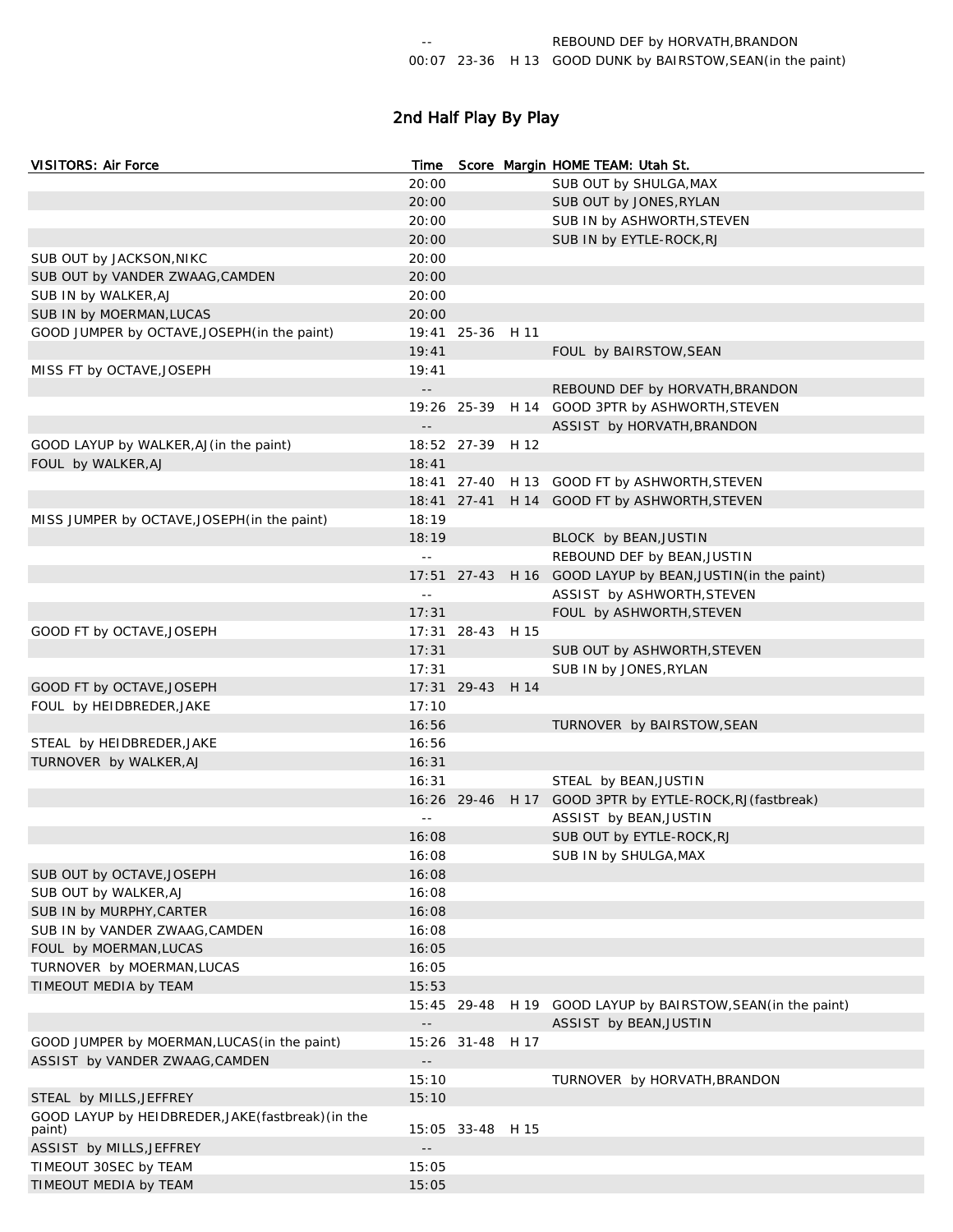|                                                |                            |                  | 14:38 33-50 H 17 GOOD LAYUP by HORVATH, BRANDON (in the paint) |
|------------------------------------------------|----------------------------|------------------|----------------------------------------------------------------|
| MISS JUMPER by HEIDBREDER, JAKE (in the paint) | 14:17                      |                  |                                                                |
|                                                | $\overline{\phantom{a}}$ . |                  | REBOUND DEF by SHULGA, MAX                                     |
|                                                |                            |                  | 13:44 33-52 H 19 GOOD JUMPER by BAIRSTOW, SEAN (in the paint)  |
| GOOD LAYUP by MOERMAN, LUCAS (in the paint)    |                            | 13:19 35-52 H 17 |                                                                |
| ASSIST by MILLS, JEFFREY                       | $\sim$ $\sim$              |                  |                                                                |
| FOUL by HEIDBREDER, JAKE                       | 13:01                      |                  |                                                                |
|                                                | 13:01                      |                  | SUB OUT by BAIRSTOW, SEAN                                      |
|                                                | 13:01                      |                  | SUB OUT by HORVATH, BRANDON                                    |
|                                                | 13:01                      |                  | SUB IN by EYTLE-ROCK, RJ                                       |
|                                                | 13:01                      |                  | SUB IN by DORIUS, TREVIN                                       |
| SUB OUT by MOERMAN, LUCAS                      | 13:01                      |                  |                                                                |
| SUB IN by JACKSON, NIKC                        | 13:01                      |                  |                                                                |
|                                                | 12:47                      |                  | MISS JUMPER by BEAN, JUSTIN (in the paint)                     |
|                                                | $\overline{\phantom{a}}$ . |                  | REBOUND OFF by DORIUS, TREVIN                                  |
| FOUL by MURPHY, CARTER                         | 12:47                      |                  |                                                                |
|                                                |                            |                  | 12:47 35-53 H 18 GOOD FT by DORIUS, TREVIN                     |
|                                                |                            |                  | 12:47 35-54 H 19 GOOD FT by DORIUS, TREVIN                     |
|                                                | 12:26                      |                  |                                                                |
|                                                |                            |                  | FOUL by DORIUS, TREVIN                                         |
| TURNOVER by JACKSON, NIKC                      | 12:24                      |                  |                                                                |
|                                                | 12:24                      |                  | STEAL by DORIUS, TREVIN                                        |
|                                                | 12:11                      |                  | MISS 3PTR by JONES, RYLAN                                      |
| REBOUND DEF by TEAM                            | $\overline{\phantom{a}}$ . |                  |                                                                |
| TURNOVER by MURPHY, CARTER                     | 11:58                      |                  |                                                                |
|                                                | 11:58                      |                  | STEAL by SHULGA, MAX                                           |
|                                                | 11:55                      |                  | FOUL by SHULGA, MAX                                            |
|                                                | 11:55                      |                  | TURNOVER by SHULGA, MAX                                        |
| TIMEOUT MEDIA by TEAM                          | 11:55                      |                  |                                                                |
|                                                | 11:55                      |                  | SUB OUT by JONES, RYLAN                                        |
|                                                | 11:55                      |                  | SUB IN by ASHWORTH, STEVEN                                     |
| SUB OUT by MURPHY, CARTER                      | 11:55                      |                  |                                                                |
| SUB IN by WALKER, AJ                           | 11:55                      |                  |                                                                |
|                                                | 11:40                      |                  | FOUL by DORIUS, TREVIN                                         |
| TURNOVER by TEAM                               | 11:18                      |                  |                                                                |
|                                                | 11:06                      |                  | FOUL by EYTLE-ROCK, RJ                                         |
|                                                | 11:06                      |                  | TURNOVER by EYTLE-ROCK, RJ                                     |
|                                                | 11:06                      |                  | SUB OUT by SHULGA, MAX                                         |
|                                                | 11:06                      |                  | SUB IN by BAIRSTOW, SEAN                                       |
|                                                | 10:46                      |                  | FOUL by BAIRSTOW, SEAN                                         |
| GOOD FT by JACKSON, NIKC                       |                            | 10:46 36-54 H 18 |                                                                |
| MISS FT by JACKSON, NIKC                       | 10:45                      |                  |                                                                |
|                                                | $\sim$ $-$                 |                  | REBOUND DEF by BEAN, JUSTIN                                    |
|                                                | 10:19                      |                  | TURNOVER by BEAN, JUSTIN                                       |
| STEAL by MILLS, JEFFREY                        | 10:19                      |                  |                                                                |
| MISS LAYUP by JACKSON, NIKC(in the paint)      | 10:07                      |                  |                                                                |
|                                                | 10:07                      |                  | BLOCK by DORIUS, TREVIN                                        |
| REBOUND OFF by TEAM                            |                            |                  |                                                                |
|                                                | 10:07                      |                  | SUB OUT by BEAN, JUSTIN                                        |
|                                                | 10:07                      |                  | SUB IN by HORVATH, BRANDON                                     |
| GOOD DUNK by JACKSON, NIKC(in the paint)       |                            | 10:06 38-54 H 16 |                                                                |
| ASSIST by HEIDBREDER, JAKE                     |                            |                  |                                                                |
|                                                | 10:06                      |                  | FOUL by DORIUS, TREVIN                                         |
| GOOD FT by JACKSON, NIKC                       |                            | 10:06 39-54 H 15 |                                                                |
|                                                | 09:51                      |                  | FOUL by DORIUS, TREVIN                                         |
|                                                | 09:51                      |                  | TURNOVER by DORIUS, TREVIN                                     |
|                                                | 09:51                      |                  | SUB OUT by DORIUS, TREVIN                                      |
|                                                | 09:51                      |                  | SUB IN by BEAN, JUSTIN                                         |
| MISS JUMPER by HEIDBREDER, JAKE                | 09:22                      |                  |                                                                |
|                                                | $\overline{\phantom{a}}$ . |                  | REBOUND DEF by EYTLE-ROCK, RJ                                  |
| FOUL by MILLS, JEFFREY                         | 09:15                      |                  |                                                                |
| FOUL by HEIDBREDER, JAKE                       | 09:08                      |                  |                                                                |
| SUB OUT by HEIDBREDER, JAKE                    | 09:08                      |                  |                                                                |
|                                                |                            |                  |                                                                |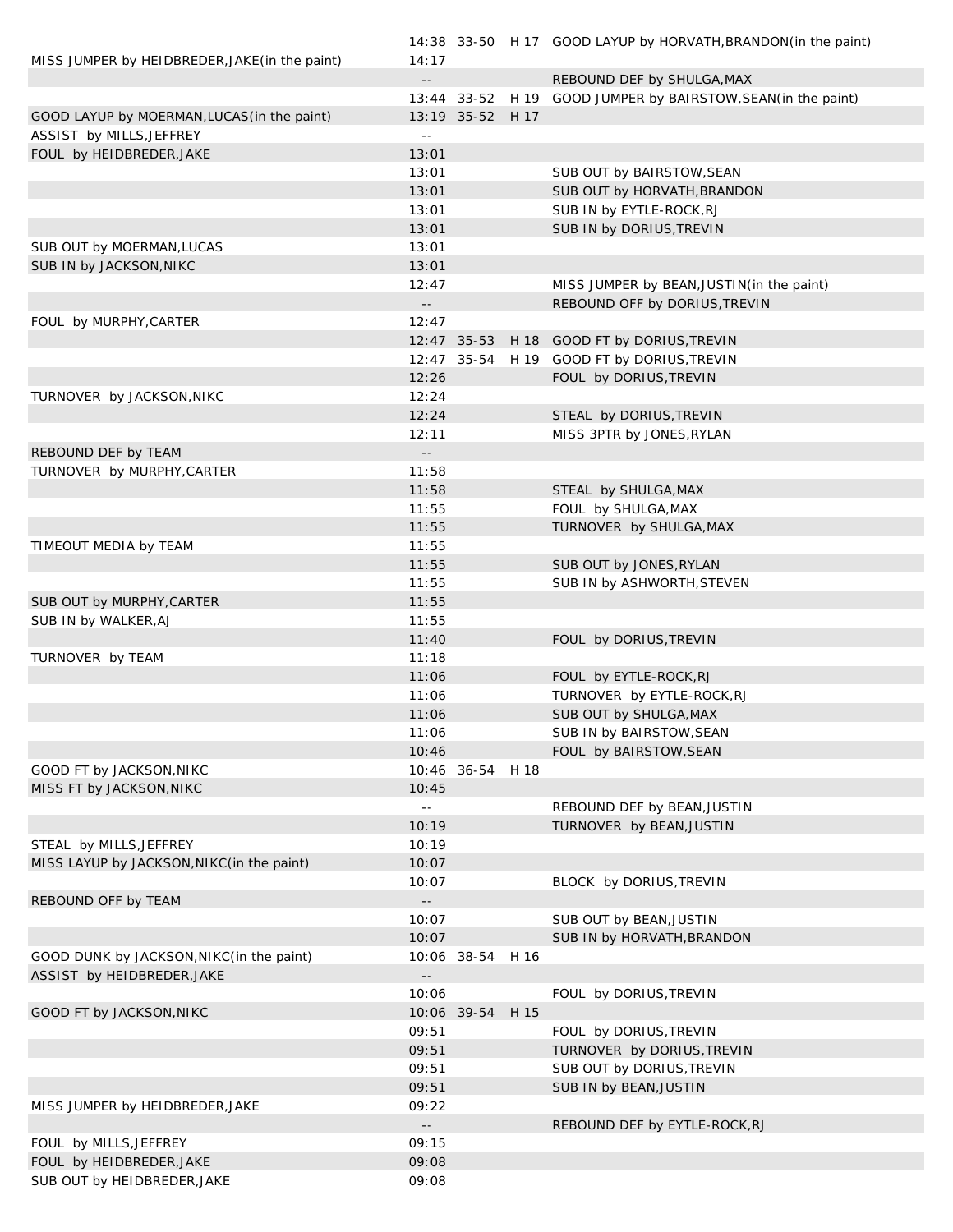| SUB IN by OCTAVE, JOSEPH                           | 09:08                                           |                  |                                                                        |
|----------------------------------------------------|-------------------------------------------------|------------------|------------------------------------------------------------------------|
|                                                    |                                                 |                  | 09:08 39-55 H 16 GOOD FT by BEAN, JUSTIN                               |
|                                                    |                                                 |                  | 09:08 39-56 H 17 GOOD FT by BEAN, JUSTIN                               |
| MISS 3PTR by JACKSON, NIKC                         | 08:50                                           |                  |                                                                        |
|                                                    | $\sim$ $\sim$                                   |                  | REBOUND DEF by EYTLE-ROCK, RJ                                          |
| FOUL by WALKER, AJ                                 | 08:33                                           |                  |                                                                        |
|                                                    |                                                 | 08:33 39-57      | H 18 GOOD FT by HORVATH, BRANDON                                       |
|                                                    |                                                 |                  | 08:33 39-58 H 19 GOOD FT by HORVATH, BRANDON                           |
| MISS JUMPER by OCTAVE, JOSEPH (in the paint)       | 08:10                                           |                  |                                                                        |
|                                                    | $\mathbb{L}^{\perp}$                            |                  | REBOUND DEF by HORVATH, BRANDON                                        |
|                                                    | 07:54                                           |                  | MISS JUMPER by BAIRSTOW, SEAN (in the paint)                           |
| REBOUND DEF by OCTAVE, JOSEPH                      | $\perp$ $\perp$                                 |                  |                                                                        |
| GOOD LAYUP by JACKSON, NIKC (in the paint)         |                                                 | 07:40 41-58 H 17 |                                                                        |
|                                                    | 07:18                                           |                  | MISS 3PTR by EYTLE-ROCK, RJ                                            |
|                                                    | $\sim$ $\sim$<br>07:11                          |                  | REBOUND OFF by HORVATH, BRANDON                                        |
| STEAL by WALKER, AJ                                | 07:11                                           |                  | TURNOVER by HORVATH, BRANDON                                           |
| MISS JUMPER by VANDER ZWAAG, CAMDEN (in the paint) | 06:54                                           |                  |                                                                        |
|                                                    | $\sim$ $\sim$                                   |                  | REBOUND DEF by BEAN, JUSTIN                                            |
| FOUL by OCTAVE, JOSEPH                             | 06:37                                           |                  |                                                                        |
| TIMEOUT MEDIA by TEAM                              | 06:37                                           |                  |                                                                        |
|                                                    | 06:37                                           |                  | SUB OUT by EYTLE-ROCK, RJ                                              |
|                                                    | 06:37                                           |                  | SUB IN by JONES, RYLAN                                                 |
| SUB OUT by JACKSON, NIKC                           | 06:37                                           |                  |                                                                        |
| SUB IN by MOERMAN, LUCAS                           | 06:37                                           |                  |                                                                        |
|                                                    |                                                 |                  | 06:37 41-59 H 18 GOOD FT by ASHWORTH, STEVEN                           |
|                                                    |                                                 |                  | 06:37 41-60 H 19 GOOD FT by ASHWORTH, STEVEN                           |
| MISS 3PTR by WALKER, AJ                            | 06:19                                           |                  |                                                                        |
|                                                    | $\sim$ $-$                                      |                  | REBOUND DEF by TEAM                                                    |
|                                                    |                                                 |                  | 05:56 41-62 H 21 GOOD LAYUP by BEAN, JUSTIN(in the paint)              |
|                                                    | $\overline{\phantom{a}}$ .                      |                  | ASSIST by HORVATH, BRANDON                                             |
| TURNOVER by TEAM                                   | 05:22                                           |                  |                                                                        |
|                                                    | 05:12                                           |                  | MISS 3PTR by ASHWORTH, STEVEN                                          |
|                                                    | $\sim$ $\sim$                                   |                  | REBOUND OFF by BAIRSTOW, SEAN                                          |
| FOUL by OCTAVE, JOSEPH                             | 05:02                                           |                  |                                                                        |
|                                                    |                                                 |                  | 05:02 41-63 H 22 GOOD FT by BEAN, JUSTIN                               |
| SUB OUT by OCTAVE, JOSEPH                          | 05:02                                           |                  |                                                                        |
| SUB IN by HEIDBREDER, JAKE                         | 05:02                                           |                  |                                                                        |
|                                                    |                                                 |                  | 05:02 41-64 H 23 GOOD FT by BEAN, JUSTIN                               |
| MISS JUMPER by VANDER ZWAAG, CAMDEN                | 04:43                                           |                  |                                                                        |
|                                                    | $\mathord{\hspace{1pt}\text{--}\hspace{1pt}}$ . |                  | REBOUND DEF by ASHWORTH, STEVEN                                        |
|                                                    |                                                 |                  | 04:34 41-66 H 25 GOOD LAYUP by JONES, RYLAN (fastbreak) (in the paint) |
| FOUL by MOERMAN, LUCAS                             | $\overline{\phantom{a}}$ –<br>04:34             |                  | ASSIST by ASHWORTH, STEVEN                                             |
|                                                    |                                                 | 04:34 41-67      | H 26 GOOD FT by JONES, RYLAN (fastbreak)                               |
| MISS JUMPER by VANDER ZWAAG, CAMDEN (in the paint) | 04:16                                           |                  |                                                                        |
|                                                    | 04:16                                           |                  | BLOCK by HORVATH, BRANDON                                              |
| REBOUND OFF by TEAM                                | $\sim$ $-$                                      |                  |                                                                        |
| TURNOVER by TEAM                                   | 04:04                                           |                  |                                                                        |
|                                                    |                                                 |                  | 03:50 41-69 H 28 GOOD LAYUP by HORVATH, BRANDON (in the paint)         |
|                                                    | $\overline{\phantom{a}}$ .                      |                  | ASSIST by ASHWORTH, STEVEN                                             |
| MISS JUMPER by WALKER, AJ (in the paint)           | 03:37                                           |                  |                                                                        |
|                                                    | $\overline{\phantom{a}}$ .                      |                  | REBOUND DEF by HORVATH, BRANDON                                        |
|                                                    |                                                 | 03:18 41-71      | H 30 GOOD LAYUP by JONES, RYLAN (in the paint)                         |
|                                                    | $ -$                                            |                  | ASSIST by HORVATH, BRANDON                                             |
|                                                    | 03:04                                           |                  | FOUL by JONES, RYLAN                                                   |
| TIMEOUT MEDIA by TEAM                              | 03:04                                           |                  |                                                                        |
| SUB OUT by WALKER, AJ                              | 03:04                                           |                  |                                                                        |
| SUB OUT by VANDER ZWAAG, CAMDEN                    | 03:04                                           |                  |                                                                        |
| SUB OUT by MOERMAN, LUCAS                          | 03:04                                           |                  |                                                                        |
| SUB IN by MURPHY, CARTER                           | 03:04                                           |                  |                                                                        |
| SUB IN by BROWN, KYLE                              | 03:04                                           |                  |                                                                        |